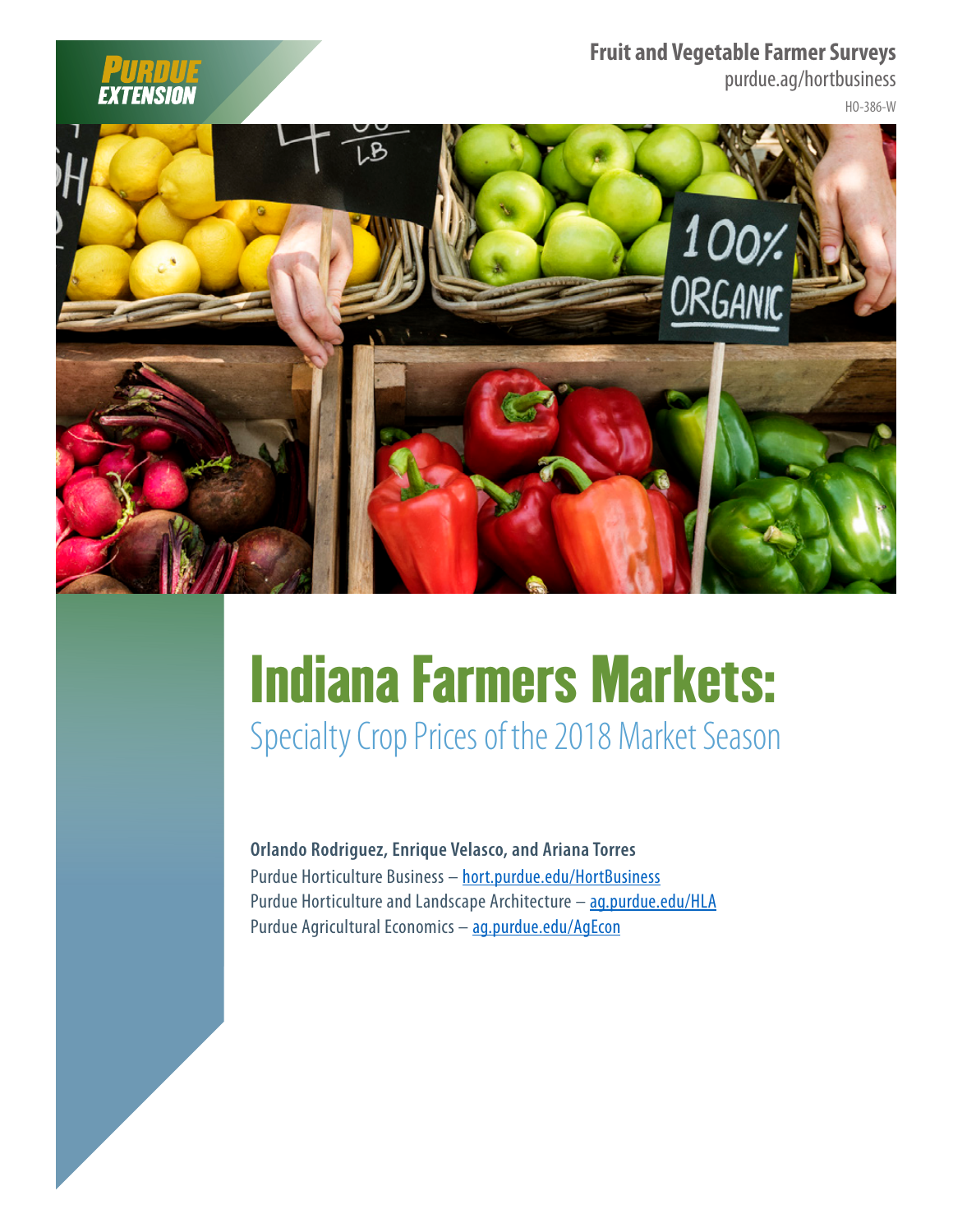Indiana farmers markets differ greatly in size, diversity, product offerings, and clientele. Data from our Purdue Horticulture Business project described below reported that farmers at 12 markets sold almost 500 crops in various presentations and units. The wide variety of fruits, vegetables, and herbs offered in these markets highlight the Hoosier economy and gastronomy. This publication provides the 2018 prices of the most frequently sold fruits, non-leafy vegetables, leafy greens, and other specialty crops offered at 12 farmers markets in Indiana. For more information on crops and prices, go to the website [purdue.ag/HortBusiness](http://purdue.ag/HortBusiness).

#### Main Characteristics of Indiana Farmers Markets

Farmers markets are a centerpiece of local food systems. These markets offer important benefits to farmers, buyers, and communities across the United States. On the supply side, these market outlets allow farmers to sell their produce directly to consumers and establish long-term relationships with them. Among the benefits of farmers markets for growers are: receiving a larger share of consumers' dollars, improving business cash flow, accessing an outlet for value-added products, delegating marketing to market managers, receiving immediate feedback for products and varieties, and joining networks of farmers.

In a survey of fruit and vegetable farmers, Torres and Marshall (2016) found that over two-thirds of Indiana fruit and vegetable farmers sell produce through farmers markets. This was especially true for smaller operations that are able to leverage the "local" label to appeal to customers. More information about specialty crops operations in Indiana are available in Fruit and Vegetable Farmer Surveys: Characteristics of Indiana Vegetable Farming Operations (Purdue Extension publication HO-270-W) and Fruit and Vegetable Farmer Surveys: Characteristics of Indiana Vegetable Farmers (HO-271-W). Both are available from the Education Store, edustore. purdue.edu.

On the demand side, farmers markets promote the sustainability of local economies, increase access to and availability of fresh and healthy foods, improve knowledge of seasonal produce that has been harvested at the peak of quality, and provide community events and entertainment for the community members.

In summary, farmers markets provide a venue for communities to socialize, revitalize downtown districts, and help educate people to make healthier food choices.

The popularity of farmers markets continues to increase in the United States. According to the Local Food Directories from the United States Department of Agriculture-Agricultural Marketing Service (USDA-AMS), there are currenlty over 8,750 farmers markets in the United States, an increase of over 400 percent since 1994 (USDA-AMS, 2017). In Indiana, there are almost 200 (197) markets, most (over 70%) being summer markets, and the rest may operate also during winter (see Figure 1).



**Figure 1.** *Location of Indiana farmers markets. Source: USDA-AMS Farmers Markets Directory (www.ams.usda.gov/local-food-directories/ farmersmarkets).*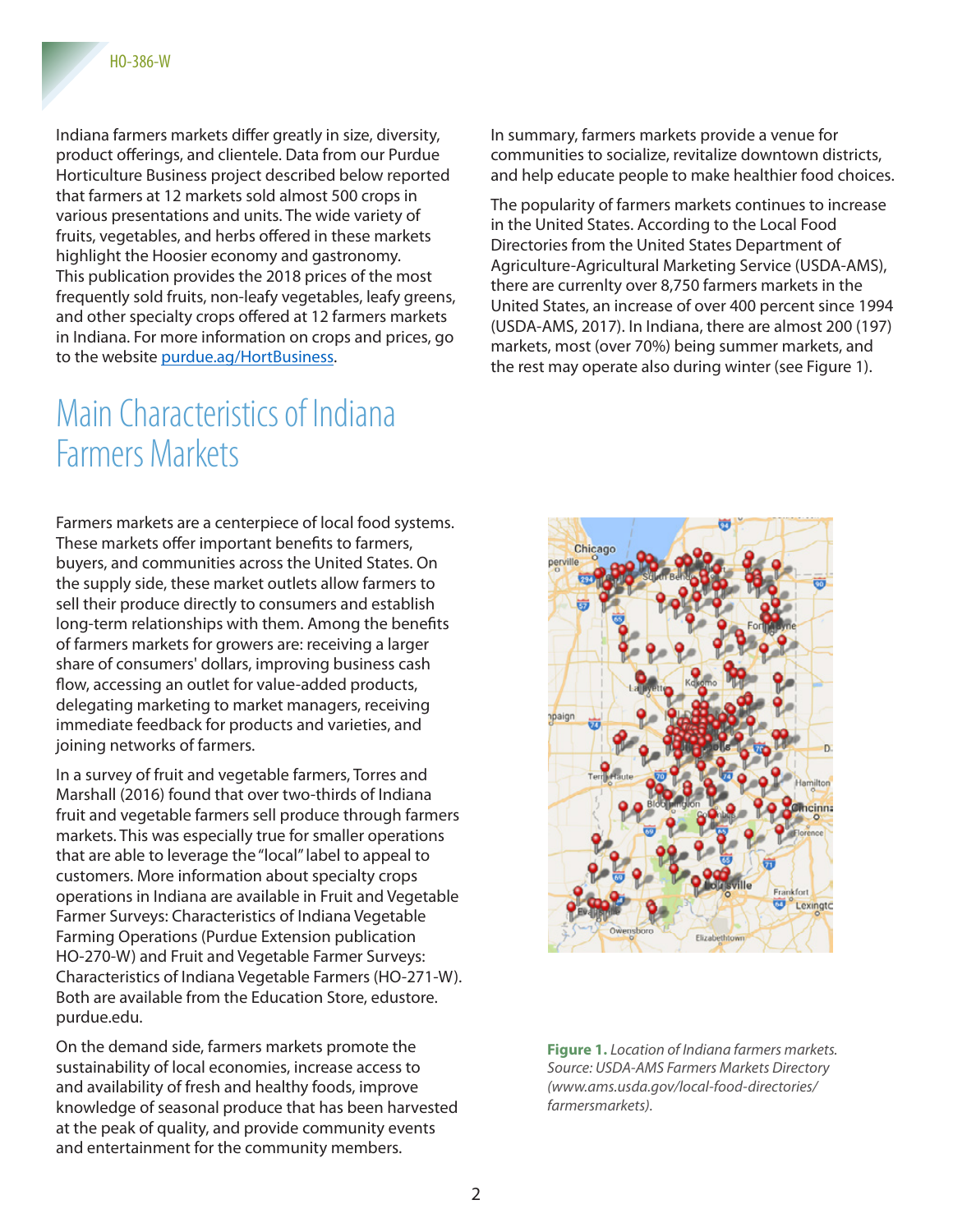# Availability of Pricing Information

The growth and popularity of farmers markets offer important opportunities for fruit and vegetable farmers in Indiana. Indiana farmers can take advantage of the opportunities of selling directly to consumers; however, they face a dearth of information regarding pricing and marketing strategies. The lack of pricing and sales information not only increases risk, it also limits farmers' ability to assess farm profitability, evaluate price and marketing strategies, determine the market window for specific crops, choose market channels, and assess market feasibility for new crops.

In contrast, information about pricing and product quality requirements are generally available for farmers who produce enough volume to enter wholesale markets. Growers selling through wholesale markets can access weekly price reports for these outlets. For example, the USDA-AMS publishes wholesale and retail prices of fruits and vegetables weekly on the Market News website [\(www.ams.usda.gov/market-news/fruits](http://www.ams.usda.gov/market-news/fruits-vegetables)[vegetables\)](http://www.ams.usda.gov/market-news/fruits-vegetables). Wholesale and retail price reports can help growers overcome risk and uncertainties, define their marketing strategies, assess investment in new technologies, and assure profitability.

#### The Purdue Horticulture Business Project

Determining the right price is one of the most important drivers of farm profitability and sustainability. Information about price-setting strategies is one of the most frequent requests among farmers who sell directly to consumers. Ideally, pricing strategies take into account market prices, administrative costs, profitability goals, and consumers' preferences. This publication provides data related to the first factor: prices at the marketplace.

Since 2017, our team of researchers at the Purdue Horticulture Business Extension Program has collected prices of specialty crops sold through farmers markets in Indiana. The goal of the project is to collect foundational data and establish long-term pricing reports for Indiana specialty crops sold at farmers markets. To achieve our goal, we are collaborating with farmers market managers, Purdue students, Extension educators, and volunteers in nine Indiana counties to collect and publish weekly prices of produce sold through 11 Indiana

farmers markets on the Horticulture Business Program website, purdue.ag/HortBusiness. The project was supported by Purdue AgSEED and the Indiana Vegetable Growers Association (IVGA).

Highest and lowest prices were collected for each crop to provide its price range. When possible we obtained prices in standard measurable units such as pound, each, and head. In addition, our reports also include prices for bag, box, and bunch. While it is hard to compare the volume and weight of these less standard measurable units, they highlight the diversity of vendors and produce offerings at farmers markets.

In winter 2017-2018, we collected and published prices of fruits, vegetables, leafy greens, and herbs sold at the Bloomington Winter Farmers Market. In the summer of 2018, we added 11 summer markets from nine counties in northern, central, and southern Indiana. Summer markets are located in Bloomington (Monroe County), Boonville (Warrick County), Decatur (Adams County), Kokomo (Howard County), Lafayette and West Lafayette (Tippecanoe County), LaGrange (LaGrange County), Richmond (Wayne County), Plymouth and Culver (Marshall County), and Vincennes (Knox County) (see Figure 2).



**Figure 2.** *Counties in Indiana where our project collects farmers markets prices.*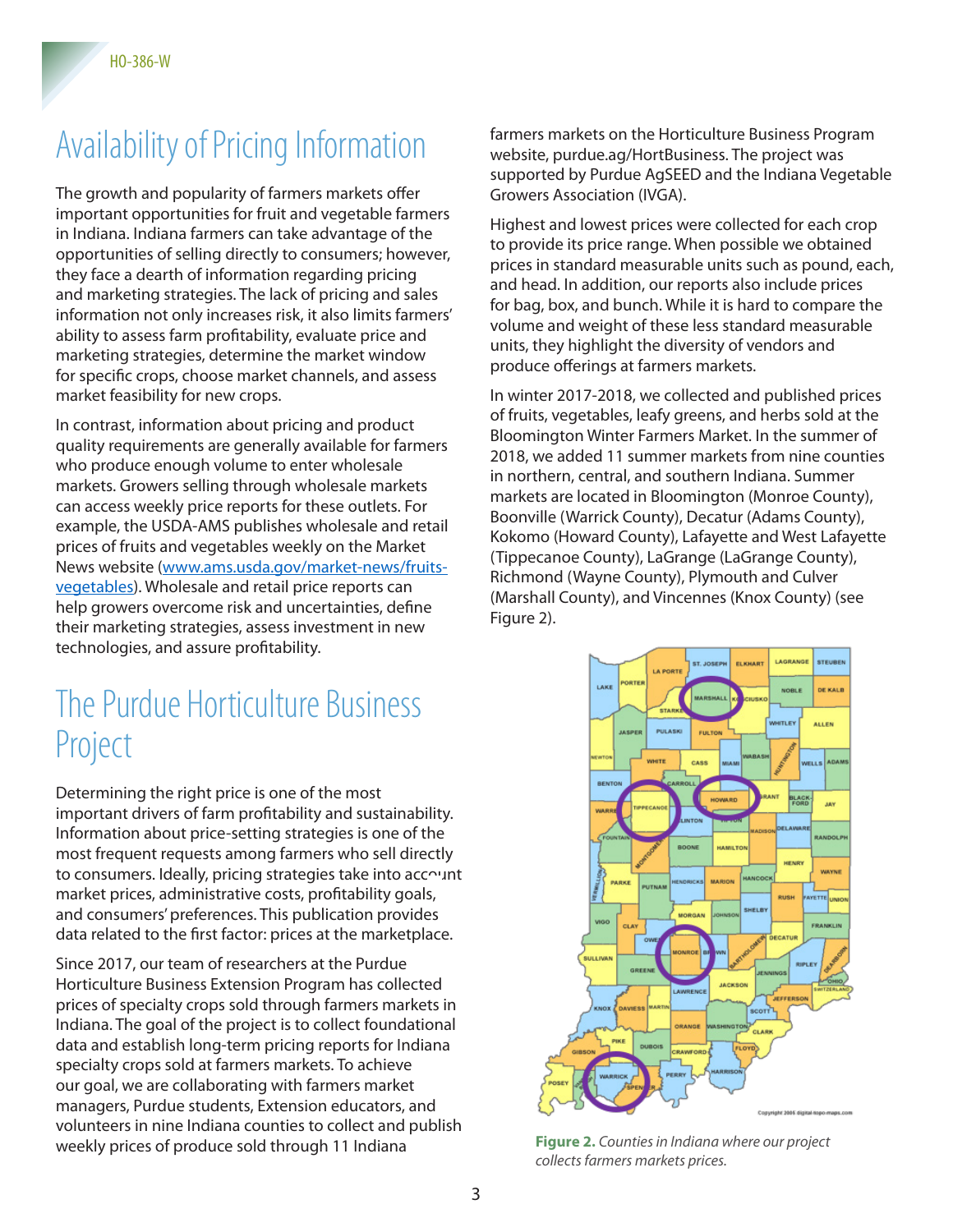# Benefits of Using Pricing Reports

Farmer using pricing reports can use the findings of our project to:

- **Compare prices of produce** across markets, units, and seasons
- **Determine the market window** of almost 500 crops sold in 12 markets
- **Assess the economic feasibility** of season extension technologies
- **Choose the crop mix** that maximizes farm profitability
- **Estimate potential farm profitability** by using enterprise budgets
- **Understand competition** by looking at price variations
- **Consider costs and benefits** of different crops and markets

## Prices of Frequently Sold Specialty Crops

Figures 3 through 18 report the price trends (highest and lowest) of the most frequently sold specialty crops through Indiana farmers markets in 2018. We grouped crops in four categories: fruits, non-leafy vegetables, leafy greens, and other specialty crops. The price range between highest and lowest prices reflects product differentiation due to quality, types and varieties, vendor presentation, and other marketing factors.

Median prices are another approach of looking at prices at the marketplace. Median prices represent the median value between the highest and lowest prices. More information about median price analysis of Indiana farmers markets can be found in A Comparison of Price Trends Between Farmers Markets and Grocery Stores (HO-300-W) available from the Education Store, [edustore.purdue.edu](http://edustore.purdue.edu).

# Fruits

Figures 3 through 6 illustrate the price variations of apple, cantaloupe, peaches, and watermelon. These four most frequently sold fruits in the Indiana's farmers markets were mainly offered from June to October 2018. Apples were available throughout the entire year. Of the fruits sold by the piece, watermelon received a higher top price (\$10 each) than cantaloupe (\$7 each). Apples received a higher maximum price than peaches (\$4.50 vs. \$2.75 per pound). The lowest prices were \$0.75 each for cantaloupe and \$0.75 per pound for apples.

Figure 3 shows apples were sold by pounds starting the first week of 2018 until the end of the year, and the price ranged between \$4.50 (early October) and \$0.75 per pound (mid-August).



**Figure 3.** *Highest and lowest prices of apple (\$/pound) sold at Indiana farmers markets in 2018.*

Melons (Figure 4) were sold from late June until mid-October. The highest price paid for each melon (excluding watermelon) was \$7.00 (early July), and the lowest price was \$0.75 (late-July, and from late August to early October). The price range in melon was due to different varieties and sizes of fruit sold at the markets.



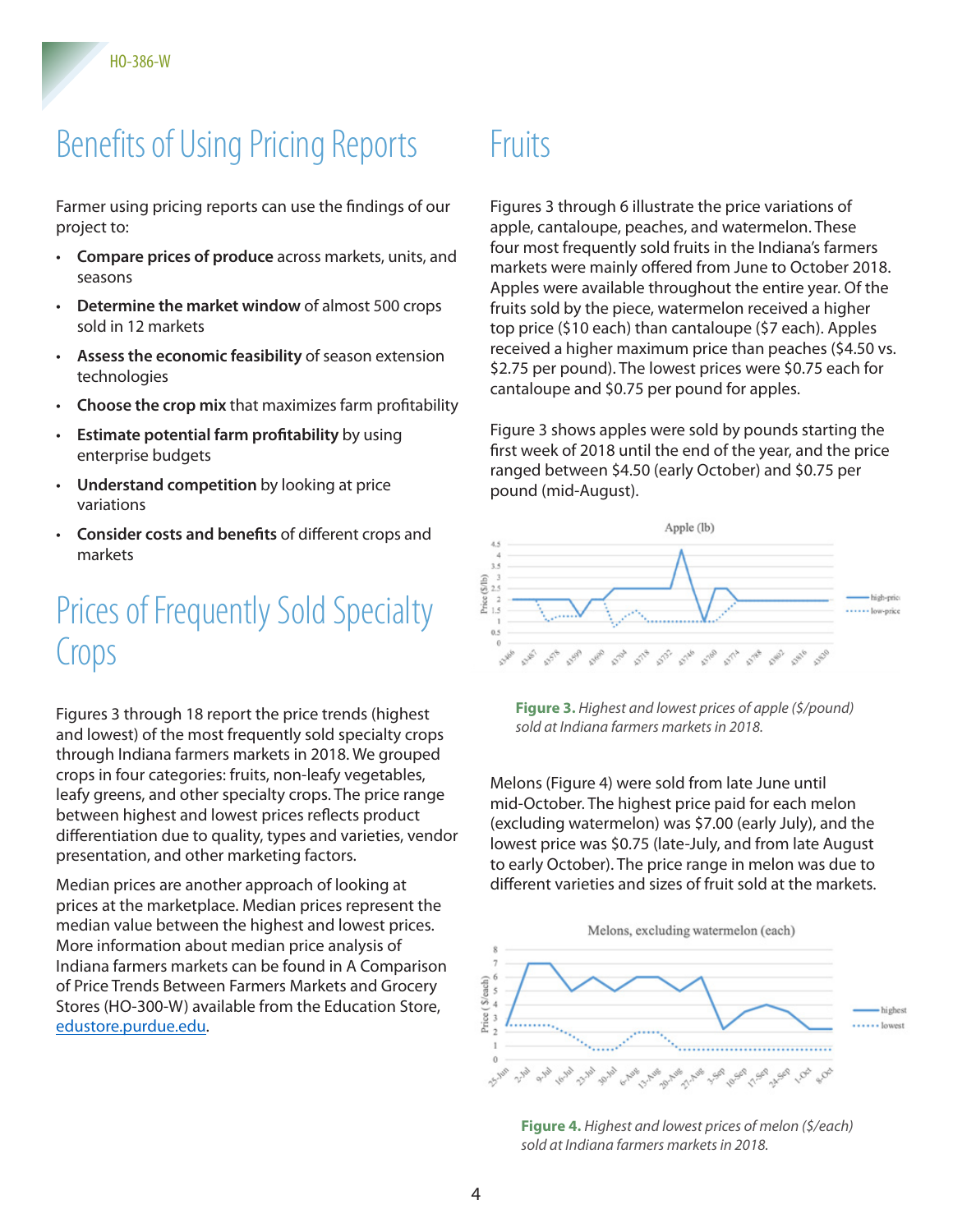Figure 5 shows the prices of peaches per pound from late May until early October. The highest price for peaches was \$2.75 per pound, received at the beginning of the season. Peach prices went down to \$2.50 per pound and stayed there until the end of the season. Interestingly, peaches sold had the same price at all markets.



**Figure 5.** *Highest and lowest prices of peaches (\$/lb) sold at Indiana farmers markets in 2018.*

Watermelons (Figure 6) were sold at farmers markets from late June to early October. Their price per unit ranged between \$10 (early August) and \$2.00 per watermelon (from June to September).



**Figure 6.** *Highest and lowest prices of watermelon (\$/each) sold at Indiana farmers markets in 2018.*

#### Vegetables

Figures 7 through 10 illustrate the price variations of the most frequently sold non-leafy green vegetables in the 2018 Indiana farmers market year: slicing cucumbers, bell peppers (including green, yellow, red, and orange), slicing tomatoes, and zucchini. These vegetables were mainly available from May to October. Tomatoes received the highest price among this group with \$4.95 per pound, while slicing cucumbers and bell peppers received the lowest prices. The largest average price range between the highest and lowest prices was for slicing tomatoes with a difference of \$2.18 per pound.

Cucumbers were sold in the markets from late April until early November. The price for cucumbers ranged between \$2.00 each in May and \$0.20 each in July.



**Figure 7.** *Highest and lowest prices of slicing cucumber (\$/each) sold at Indiana farmers markets in 2018.*

Figure 8 shows the availability of bell peppers in Indiana farmers markets from May to early November. The highest price for bell peppers was \$2.00 each (mid-August and early October). The lowest price received for each bell pepper was \$0.20.



**Figure 8.** *Highest and lowest prices of bell peppers (\$/each) sold at Indiana farmers markets in 2018.*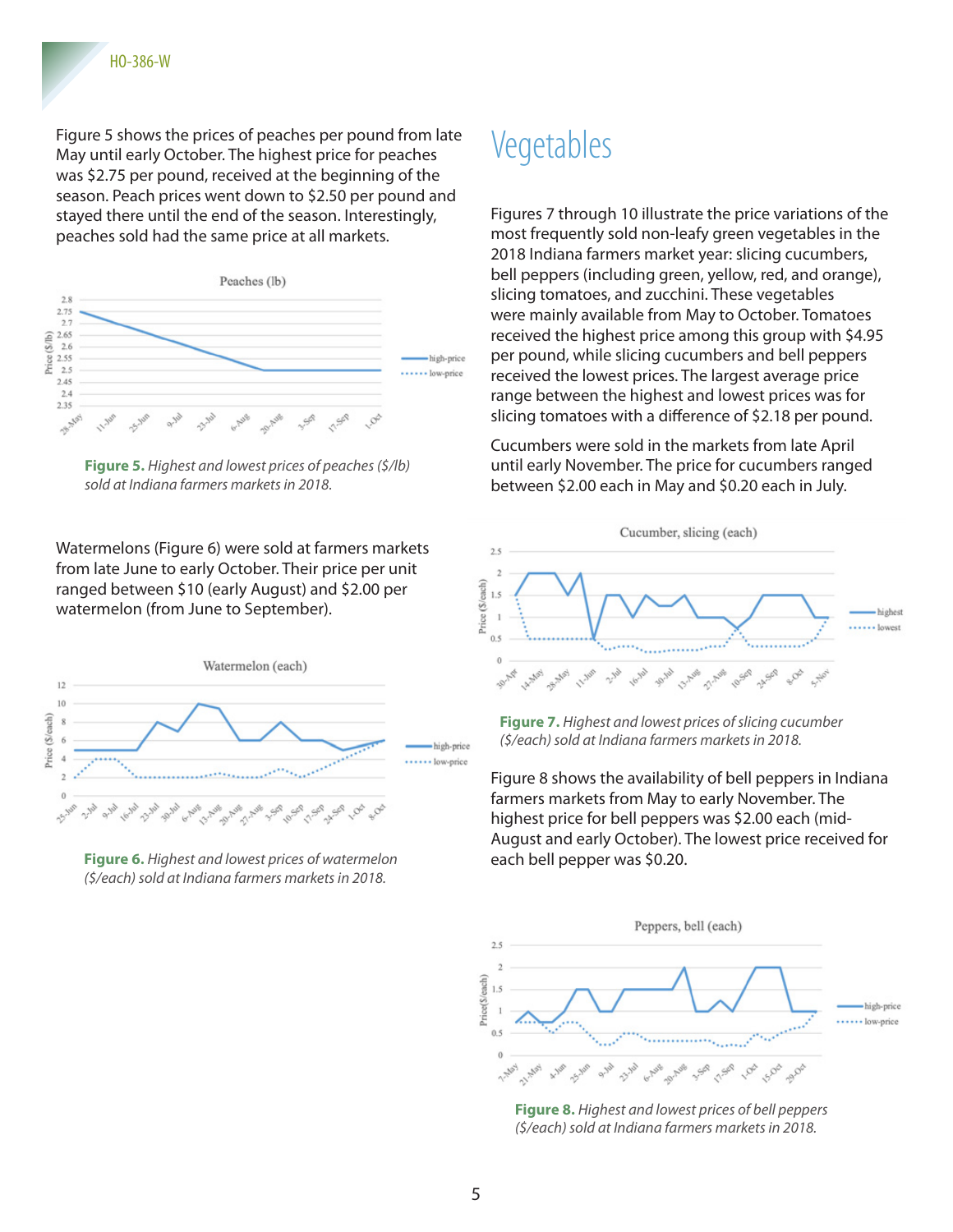In 2018, farmers markets in Indiana sold slicing tomatoes from mid-April to mid-December. The highest price received for a pound of slicing tomatoes was \$4.95 (late June to mid-July), while the lowest price was \$0.50 (mid-September to mid-October).



**Figure 9.** *Highest and lowest prices of slicing tomatoes (\$/lb) sold at Indiana farmers markets in 2018.*

Figure 10 shows prices of zucchini sold at Indiana farmers markets from May through October in 2018. The highest price for each zucchini was \$2.50 each in early September, while the lowest price stayed between \$0.25 and \$0.33 per unit from mid-June to mid-October.



**Figure 10.** *Highest and lowest prices of zucchini (\$/each) sold at Indiana farmers markets in 2018.*

## Leafy greens

Figures 11 through 14 illustrate the price variations of the most frequently sold leafy greens in farmers markets, including basil, cabbage, kale, and spinach. Leafy greens were sold in farmers markets throughout the entire 2018 market season. Most leafy greens were reported in non-standard measurable units (bag, bunch, box, pint), which highlights the diversity of produce offering but creates some issues when comparing units and produce. Spinach (bag) and basil (bunch) received the highest prices in this category at \$5.00. On the other hand, cabbage (each) received the lowest price at \$0.50 per head.

Figure 11 illustrates that basil was available in Indiana farmers markets from January to early December. The highest price of a bunch of basil was \$5.00 (mid-May), while the lowest price was \$1.00 per bunch (June-September).



**Figure 11.** *Highest and lowest prices of basil (\$/bunch) sold at Indiana farmers markets in 2018.*

Cabbage was sold from May through December. This crop received its highest price of \$4.00 per head during May, June, November and December, and its lowest price of \$0.50 per head in July and September.



**Figure 12.** *. Highest and lowest prices of cabbage (\$/head) sold at Indiana farmers markets in 2018.*

Figure 13 shows that kale was sold every week throughout the 2018 market season. Kale reached its highest price multiple times from March to December at \$4.00 per bunch. Its lowest price was \$1.75 per bunch in mid-July.



**Figure 13.** *Highest and lowest prices of kale (bunch) sold at Indiana farmers markets in 2018.*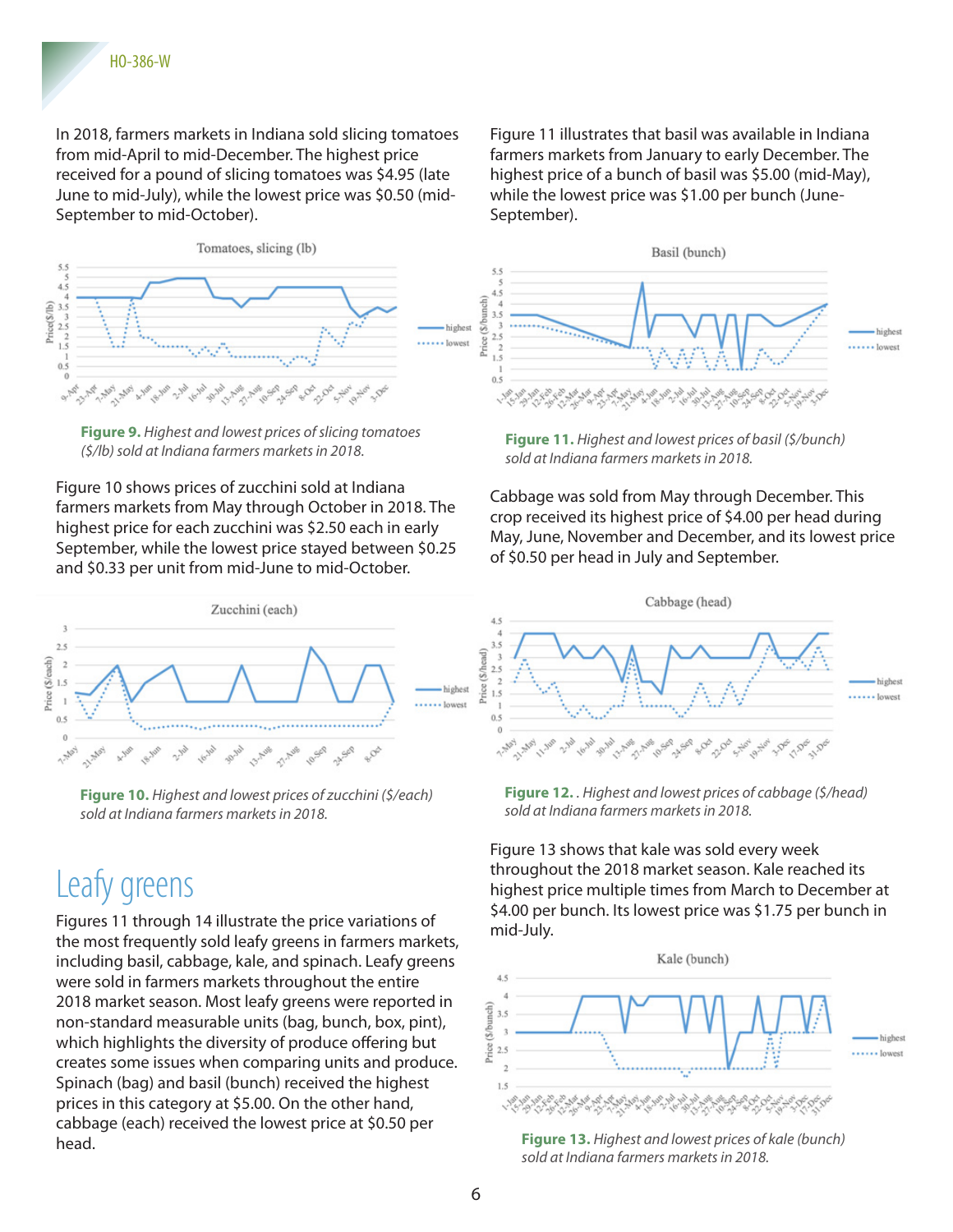Spinach (per bag) was sold from January to December in the 2018 market season. The highest price of spinach was \$5.00 per bag (early summer, late fall) while the lowest price was \$2.00 per bag (peak of summer season).



**Figure 14.** *Highest and lowest prices of spinach (\$/bag) sold at Indiana farmers markets in 2018.*

## Other specialty crops

Microgreens, mushrooms (morel, shiitake, and other), okra, and raspberries are examples of other specialty crops sold in Indiana farmers markets in 2018. These crops either received high prices per unit or were popular among farmers and consumers. From this group, mushrooms received the highest price of \$16.00 per pound for nearly the whole season, while microgreens and okra had the lowest price of \$1.75 per box. The biggest gap between highest and lowest prices was for mushrooms at \$3.13 per pound.

Microgreens were sold from late April to mid-December in Indiana farmers markets. The price per box of microgreens ranged between \$8.00 (August and September) and \$1.75 (early June).



**Figure 15.** *Highest and lowest prices of microgreens (\$/box) sold at Indiana farmers markets in 2018.*

Figure 16 shows that mushrooms were sold in Indiana farmers market from January to April, and again in December of 2018. Mushrooms prices ranged from \$16.00 to \$12.00 per pound.



**Figure 16.** *Highest and lowest prices of mushrooms (\$/lb) sold at Indiana farmers markets in 2018.*

Figure 17 shows that okra sales in Indiana farmers markets occurred from mid-June to mid-October. The highest price received for a box of okra was \$4.00, while the lowest was \$1.75 per box.



**Figure 17.** *Highest and lowest prices of okra (\$/box) sold at Indiana farmers markets in 2018.*

Raspberries were sold from late June to early October in the 2018 market year. The highest price for a pint of raspberries was \$10.00 in early July, while the lowest price was \$2.00 at the same time. We expect that this price difference was due to difference in quality, varieties, and other marketing factors, such as labels.



**Figure 18.** *Highest and lowest prices of raspberries (\$/pint) sold at Indiana farmers markets in 2018.*